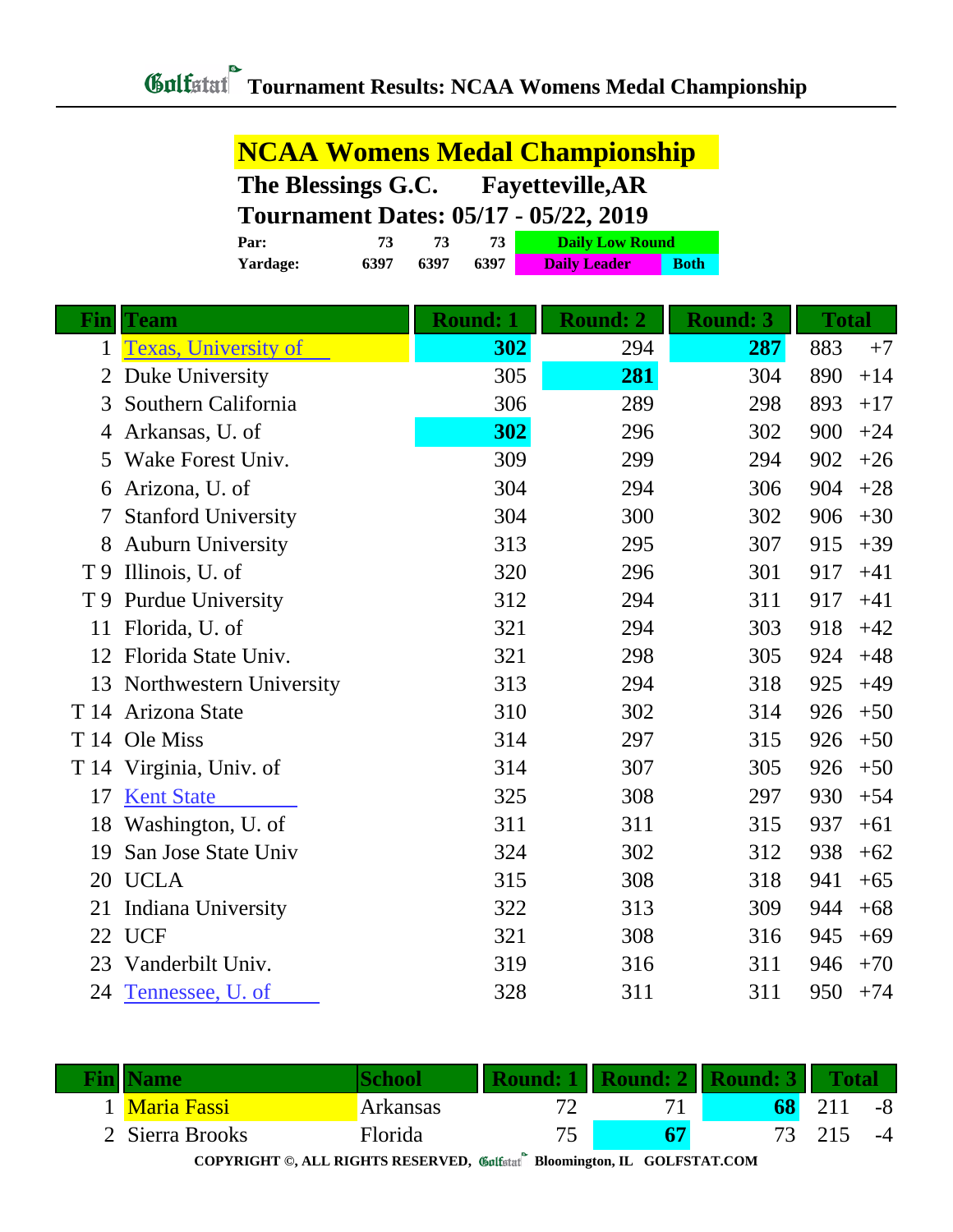|                | <b>Fin</b> Name          | <b>School</b> | <b>Round: 1</b> | <b>Round: 2</b> | <b>Round: 3</b> | <b>Total</b> |                           |
|----------------|--------------------------|---------------|-----------------|-----------------|-----------------|--------------|---------------------------|
| 3              | Bianca Pagdanganan       | Arizona       | 69              | 74              | 74              | 217          | $-2$                      |
| 4              | <b>Hailee Cooper</b>     | Texas         | 80              | 69              | 69              | 218          | $-1$                      |
| 5              | Amanda Hollandsworth     | VA Tech       | 75              | 72              | 72              | 219          | $\boldsymbol{\mathrm{E}}$ |
| 6              | Albane Valenzuela        | Stanford      | 74              | 73              | 73              | 220          | $+1$                      |
| T 7            | <b>Amelia Garvey</b>     | <b>USC</b>    | 74              | 73              | 74              | 221          | $+2$                      |
| T <sub>7</sub> | Jaravee Boonchant        | Duke          | 76              | 71              | 74              | 221          | $+2$                      |
| 9              | Natasha Andrea Oon       | San Jose S    | 79              | 71              | 72              | 222          | $+3$                      |
| T 10           | <b>Agathe Laisne</b>     | Texas         | 75              | 74              | 74              | 223          | $+4$                      |
| T 10           | <b>Aline Krauter</b>     | Stanford      | 74              | 76              | 73              | 223          | $+4$                      |
| T 10           | <b>Emilee Hoffman</b>    | Texas         | 72              | 79              | 72              | 223          | $+4$                      |
| T 10           | Frida Kinhult            | Florida St    | 77              | 73              | 73              | 223          | $+4$                      |
| T 10           | Gina Kim                 | Duke          | 78              | 70              | 75              | 223          | $+4$                      |
| T 10           | <b>Kaitlyn Papp</b>      | Texas         | 77              | 74              | 72              | 223          | $+4$                      |
| T 16           | Ana Belac                | Duke          | 76              | 69              | 79              | 224          | $+5$                      |
|                | T 16 Haley Moore         | Arizona       | 72              | 76              | 76              | 224          | $+5$                      |
|                | T 16 Kaleigh Telfer      | Auburn        | 76              | 72              | 76              | 224          | $+5$                      |
| T 19           | Danielle DuToit          | Purdue        | 81              | 72              | 72              | 225          | $+6$                      |
| T 19           | Gabriela Ruffels         | <b>USC</b>    | 81              | 70              | 74              | 225          | $+6$                      |
| T 19           | <b>Kornkamol Sukaree</b> | Illinois      | 79              | 76              | 70              | 225          | $+6$                      |
| T 19           | Miranda Wang             | Duke          | 75              | 72              | 78              | 225          | $+6$                      |
|                | T 23 Crystal Wang        | Illinois      | 84              | 72              | 70              | 226          | $+7$                      |
| T 23           | Inez Wanamarta           | Purdue        | 74              | 70              | 82              | 226          | $+7$                      |
| T 23           | Jennifer Kupcho          | Wk. Forest    | 78              | 76              | 72              | 226          | $+7$                      |
|                | T 23 Kathleen Scavo      | Oregon        | 82              | 70              | 74              | 226          | $+7$                      |
|                | T 23 Kennedy Swann       | Ole Miss      | 76              | 71              | 79              | 226          | $+7$                      |
|                | T 23 Siyun Liu           | Wk. Forest    | 79              | 74              | 73              | 226          | $+7$                      |
| T 29           | Alyaa Abdulghany         | <b>USC</b>    | 77              | 77              | 73              | 227          | $+8$                      |
| T 29           | Aneka Seumanutafa        | Ohio State    | 78              | 73              | 76              | 227          | $+8$                      |
| T 29           | Anna Redding             | Virginia      | 81              | 70              | 76              | 227          | $+8$                      |
|                | T 29 Kaylee Benton       | Arkansas      | 74              | 73              | 80              | 227          | $+8$                      |
| T 29           | Malia Nam                | <b>USC</b>    | 77              | 72              | 78              | 227          | $+8$                      |
|                | T 34 Bing Singh sumalee  | Illinois      | 77              | 76              | 75              | 228          | $+9$                      |
|                | T 34 Yusang Hou          | Arizona       | 82              | 70              | 76              | 228          | $+9$                      |
|                | T 36 Beatrice Wallin     | Florida St    | 80              | 73              | 76              | $229 + 10$   |                           |
|                | T 36 Emilia Migliaccio   | Wk. Forest    | 85              | 70              | 74              | $229 + 10$   |                           |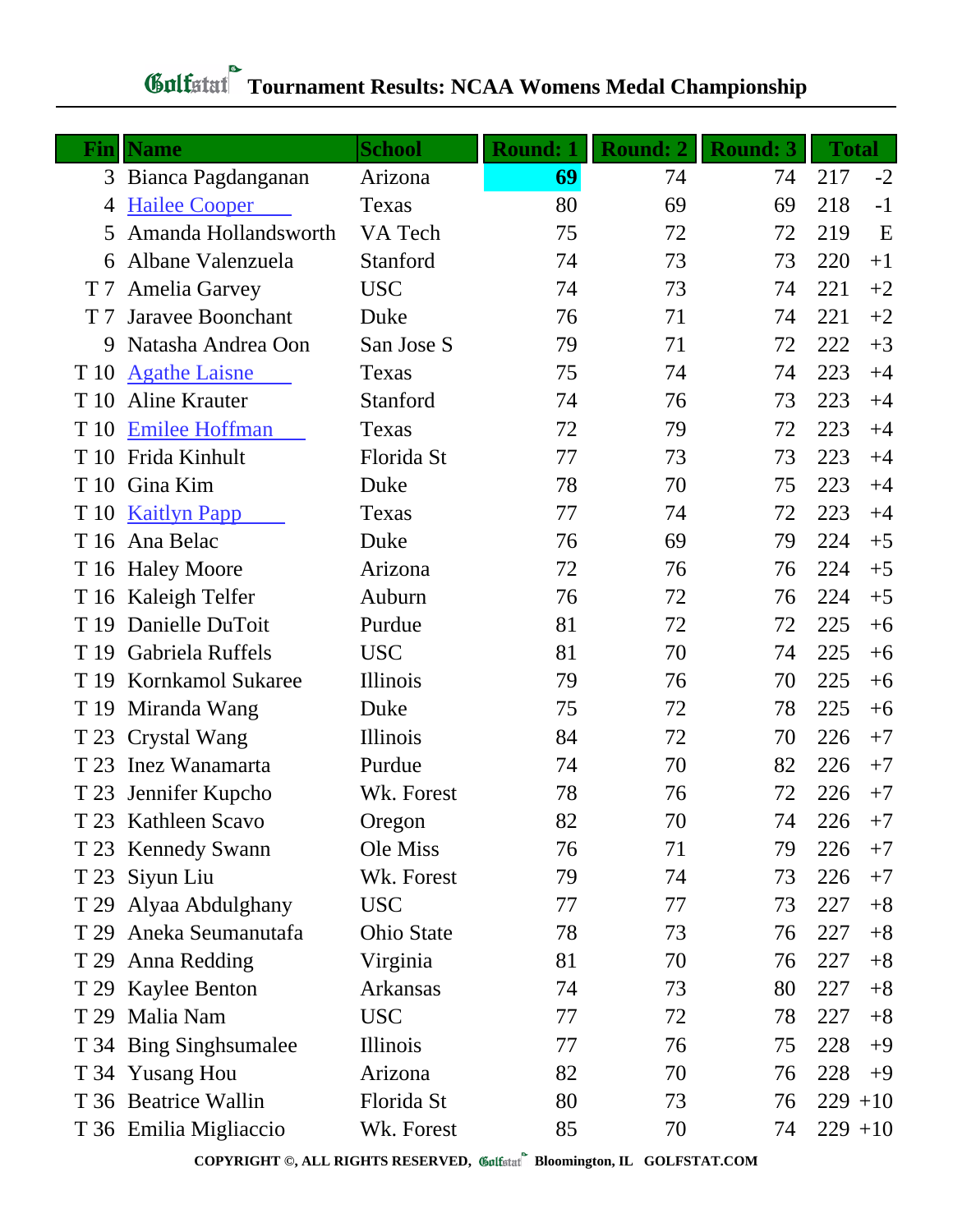|      | <b>Fin</b>   Name         | <b>School</b>     | <b>Round: 1</b> | <b>Round: 2</b> | <b>Round: 3</b> | <b>Total</b> |
|------|---------------------------|-------------------|-----------------|-----------------|-----------------|--------------|
|      | T 36 Jennifer Chang       | <b>USC</b>        | 78              | 74              | 77              | $229 + 10$   |
|      | T 36 Julie McCarthy       | Auburn            | 78              | 73              | 78              | $229 + 10$   |
|      | T 36 Melati Putri         | Purdue            | 78              | 73              | 78              | $229 + 10$   |
|      | T 36 Michaela Finn        | <b>Kent State</b> | 85              | 73              | 71              | $229 + 10$   |
|      | T 36 Micheala Williams    | Tennessee         | 79              | 77              | 73              | $229 + 10$   |
| T 43 | Alessandra Fanali         | Arizona St        | 74              | 78              | 78              | $230 + 11$   |
|      | T 43 Beth Lillie          | Virginia          | 77              | 75              | 78              | $230 + 11$   |
|      | T 43 Brooke Riley         | N'western         | 81              | 74              | 75              | $230 + 11$   |
|      | T 43 Elizabeth Moon       | <b>UCF</b>        | 80              | 71              | 79              | $230 + 11$   |
|      | T 43 Patty Tavatanakit    | <b>UCLA</b>       | 75              | 77              | 78              | $230 + 11$   |
|      | T 43 Raquel Olmos         | Arizona St        | 75              | 77              | 78              | $230 + 11$   |
|      | T 43 Virginia Elena Carta | Duke              | 82              | 71              | 77              | $230 + 11$   |
|      | T 43 Virun Olankitkunchai | Maryland          | 83              | 73              | 74              | $230 + 11$   |
|      | T 51 Conner Beth Ball     | Ole Miss          | 79              | 77              | 75              | $231 + 12$   |
|      | T 51 Haylin Harris        | Mich. St.         | 80              | 75              | 76              | $231 + 12$   |
|      | T 51 Sara Kouskova        | Texas             | 78              | 77              | 76              | $231 + 12$   |
|      | T 54 Amanda Doherty       | Florida St        | 80              | 73              | 79              | $232 + 13$   |
|      | T 54 Andrea Lee           | Stanford          | 77              | 75              | 80              | $232 + 13$   |
|      | T 54 Clara Manzalini      | Florida           | 79              | 74              | 79              | $232 + 13$   |
|      | T 54 Janet Mao            | N'western         | 79              | 74              | 79              | $232 + 13$   |
|      | T 54 Linette Holmslykke   | Murray St.        | 77              | 76              | 79              | $232 + 13$   |
|      | T 54 Mika Liu             | Stanford          | 80              | 76              | 76              | $232 + 13$   |
|      | T 54 Vanessa Knecht       | Wk. Forest        | 78              | 79              | 75              | $232 + 13$   |
|      | T 61 Alexandr Forsterling | Arizona St        | 83              | 73              | 77              | $233 + 14$   |
|      | T 61 Brooke Sansom        | Auburn            | 78              | 80              | 75              | $233 + 14$   |
|      | T 61 Julianne Alvarez     | Washington        | 79              | 77              | 77              | $233 + 14$   |
|      | T 61 Kelly Sim            | N'western         | 77              | 74              | 82              | $233 + 14$   |
|      | T 61 Riley Smyth          | Virginia          | 77              | 82              | 74              | $233 + 14$   |
|      | T 66 Brooke Matthews      | <b>Arkansas</b>   | 76              | 76              | 82              | $234 + 15$   |
|      | T 66 Dylan Kim            | Arkansas          | 80              | 82              | 72              | $234 + 15$   |
|      | T 66 Julia Johnson        | Ole Miss          | 83              | 74              | 77              | $234 + 15$   |
|      | T 66 Kaitlin Milligan     | Oklahoma          | 81              | 75              | 78              | $234 + 15$   |
|      | T 66 Mary Parsons         | Indiana           | 80              | 77              | 77              | $234 + 15$   |
|      | T 66 Pimnipa Panthong     | <b>Kent State</b> | 79              | 81              | 74              | $234 + 15$   |
|      | T 66 Rino Sasaki          | Washington        | 78              | 84              | 72              | $234 + 15$   |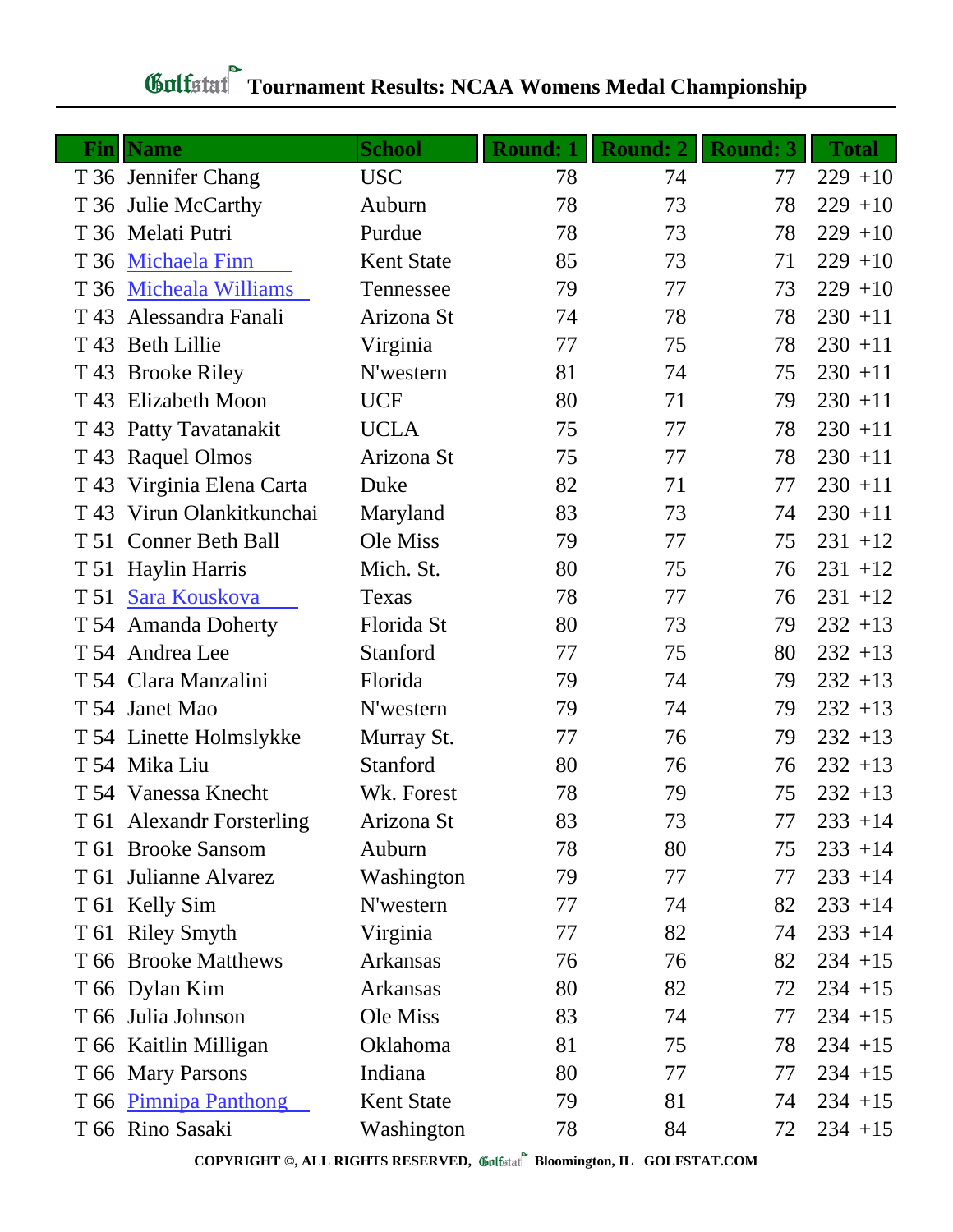| $\bf{Fin}$ | <b>Name</b>               | <b>School</b>     | <b>Round: 1</b> | <b>Round: 2</b> | <b>Round: 3</b> | <b>Total</b> |
|------------|---------------------------|-------------------|-----------------|-----------------|-----------------|--------------|
|            | T 73 Ana Laura Collado    | <b>UCF</b>        | 82              | 77              | 76              | $235 + 16$   |
| T 73       | Bethany Wu                | <b>UCLA</b>       | 78              | 78              | 79              | $235 + 16$   |
| T 73       | <b>Madison Kerley</b>     | Arizona St        | 78              | 76              | 81              | $235 + 16$   |
| T 73       | <b>Mychael O'Berry</b>    | Auburn            | 83              | 74              | 78              | $235 + 16$   |
| T 73       | <b>Sarah Rhee</b>         | Washington        | 74              | 76              | 85              | $235 + 16$   |
| T 73       | Ya Chun Chang             | Arizona           | 81              | 74              | 80              | $235 + 16$   |
| T 79       | Abegail Arevalo           | San Jose S        | 79              | 76              | 81              | $236 + 17$   |
| T 79       | <b>Allyson Geer-Park</b>  | Mich. St.         | 76              | 77              | 83              | $236 + 17$   |
| T 79       | <b>Auston Kim</b>         | Vanderbilt        | 78              | 78              | 80              | $236 + 17$   |
| T 79       | Ellen Hutchinson-Kay      | Ole Miss          | 76              | 75              | 85              | $236 + 17$   |
| T 79       | <b>Karoline Stormo</b>    | <b>Kent State</b> | 86              | 75              | 75              | $236 + 17$   |
| T 79       | Morgan Baxendale          | Vanderbilt        | 77              | 80              | 79              | $236 + 17$   |
| T 79       | Priscilla Schmid          | Indiana           | 80              | 79              | 77              | $236 + 17$   |
|            | T 86 Chloe Salort         | <b>Kent State</b> | 81              | 79              | 77              | $237 + 18$   |
|            | T 86 Kari Bellville       | Indiana           | 81              | 78              | 78              | $237 + 18$   |
|            | T 86 Micaela Farah        | Purdue            | 79              | 79              | 79              | $237 + 18$   |
|            | T 86 Michaela Fletcher    | Memphis           | 81              | 75              | 81              | $237 + 18$   |
| T 90       | <b>Abbey Carlson</b>      | Vanderbilt        | 81              | 81              | 76              | $238 + 19$   |
| T 90       | <b>Addison Baggarly</b>   | Florida           | 86              | 75              | 77              | $238 + 19$   |
| T 90       | Mikayla Fitzpatrick       | Xavier            | 78              | 78              | 82              | $238 + 19$   |
|            | T 93 Alyssa Lamoureux     | <b>UCF</b>        | 77              | 78              | 84              | $239 + 20$   |
| T 93       | Angelica Moresco          | Alabama           | 79              | 75              | 85              | $239 + 20$   |
|            | T 93 Louise Yu            | Vanderbilt        | 83              | 80              | 76              | $239 + 20$   |
|            | T 93 Mariel Galdiano      | <b>UCLA</b>       | 82              | 75              | 82              | $239 + 20$   |
| T 97       | Amelia Williamson         | Florida St        | 84              | 79              | 77              | $240 + 21$   |
|            | T 97 Katharine Patrick    | Virginia          | 79              | 84              | 77              | $240 + 21$   |
|            | T 97 Mart Perez SanMartin | Florida           | 81              | 84              | 75              | $240 + 21$   |
| T 97       | <b>Tristyn Nowlin</b>     | Illinois          | 80              | 74              | 86              | $240 + 21$   |
|            | T 97 Waverly Whiston      | Tennessee         | 80              | 75              | 85              | $240 + 21$   |
|            | T 97 Ziyi (Emily) Wang    | Stanford          | 79              | 77              | 84              | $240 + 21$   |
|            | T 103 Ellie Slama         | Oregon St.        | 88              | 78              | 75              | $241 + 22$   |
|            | T 103 Letizia Bagnoli     | Wk. Forest        | 74              | 83              | 84              | $241 + 22$   |
|            | T 105 Alice Duan          | Washington        | 84              | 77              | 81              | $242 + 23$   |
|            | T 105 Courtney Zeng       | Vanderbilt        | 84              | 78              | 80              | $242 + 23$   |
|            | T 105 Elin Esborn         | Florida           | 86              | 78              | 78              | $242 + 23$   |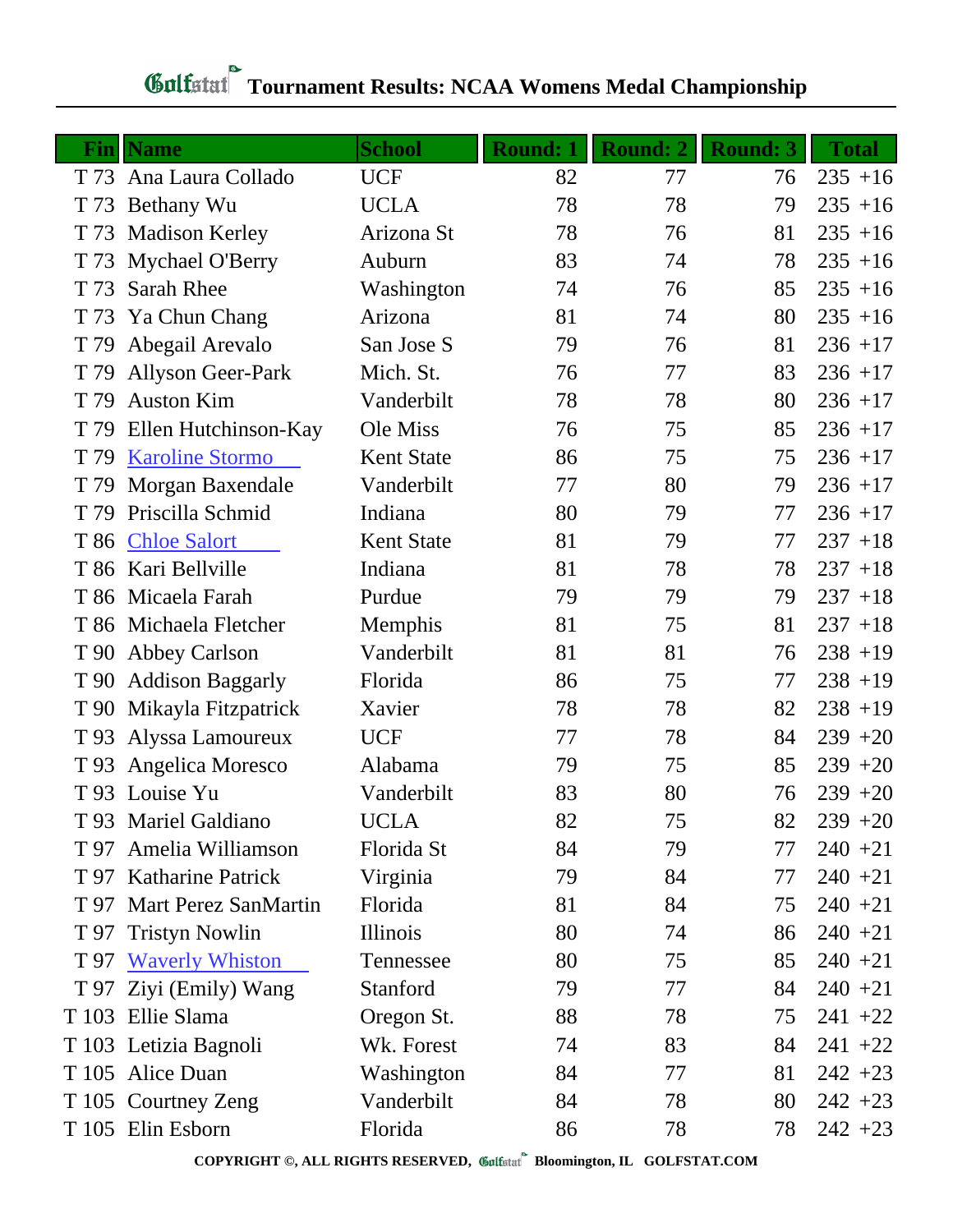|       | <b>Fin  Name</b>            | <b>School</b>     | <b>Round: 1</b> | <b>Round: 2</b> | <b>Round: 3</b> | <b>Total</b> |
|-------|-----------------------------|-------------------|-----------------|-----------------|-----------------|--------------|
|       | T 105 Erin Harper           | Indiana           | 81              | 79              | 82              | $242 + 23$   |
|       | T 105 Olivia Mehaffey       | Arizona St        | 85              | 76              | 81              | $242 + 23$   |
| T 105 | <b>Thita Pakdeesettakul</b> | <b>Kent State</b> | 80              | 83              | 79              | $242 + 23$   |
|       | T 111 Elena Hualde          | Auburn            | 81              | 76              | 86              | $243 + 24$   |
|       | T 111 Maria Balcazar        | <b>UCF</b>        | 82              | 84              | 77              | $243 + 24$   |
|       | T 113 Antonia Malate        | San Jose S        | 85              | 77              | 82              | $244 + 25$   |
|       | T 113 Franziska Friedrich   | San Jose S        | 81              | 78              | 85              | $244 + 25$   |
|       | T 113 Mikayla Bardwell      | Tennessee         | 85              | 81              | 78              | $244 + 25$   |
|       | T 113 Morgan Gonzales       | Virginia          | 85              | 80              | 79              | $244 + 25$   |
|       | T 113 Phoebe Yue            | <b>UCLA</b>       | 87              | 78              | 79              | $244 + 25$   |
|       | T 118 Clare Legaspi         | <b>UCLA</b>       | 80              | 81              | 84              | $245 + 26$   |
|       | T 118 Puk Lyng Thomsen      | Florida St        | 85              | 80              | 80              | $245 + 26$   |
| 120   | Stephanie Lau               | N'western         | 76              | 88              | 82              | $246 + 27$   |
| 121   | <b>Ariana Macioce</b>       | Tennessee         | 84              | 84              | 79              | $247 + 28$   |
|       | T 122 Alexandra Cooper      | San Jose S        | 91              | 80              | 77              | $248 + 29$   |
|       | T 122 Alexis Miestowski     | Indiana           | 89              | 82              | 77              | $248 + 29$   |
|       | T 122 Mariah Smith          | Tennessee         | 89              | 78              | 81              | $248 + 29$   |
|       | T 125 Kelly Su              | N'western         | 89              | 72              | 88              | $249 + 30$   |
|       | T 125 Wenyung Keh           | Washington        | 80              | 81              | 88              | $249 + 30$   |
|       | T 125 Ximena Gonzalez       | <b>Arkansas</b>   | 88              | 76              | 85              | $249 + 30$   |
|       | 128 Macy Somoskey           | Ole Miss          | 89              | 79              | 84              | $252 + 33$   |
| T 129 | Katie Hallinan              | Illinois          | 90              | 74              | 89              | $253 + 34$   |
| T 129 | Sandra Nordaas              | Arizona           | 84              | 86              | 83              | $253 + 34$   |
|       | 131 Chinatsu Kobayashi      | <b>UCF</b>        | 85              | 82              | 87              | $254 + 35$   |
|       | 132 RuQing Guan             | Purdue            | 91              | 94              | 83              | $268 + 49$   |

|                         | Round: 1 Round: 2 Round: 3 |                      |    | Total |
|-------------------------|----------------------------|----------------------|----|-------|
| <b>TEAM STATISTICS:</b> |                            |                      |    |       |
| <b>Average Score:</b>   | 313.96                     | 300.29 306.71 306.99 |    |       |
| Rounds Below Par:       | $\mathbf{\Omega}$          |                      |    |       |
| Rounds Even Par:        | $\left( \right)$           | $\mathbf{\Omega}$    |    |       |
| Rounds Above Par:       | 94                         | 22                   | 23 | 69    |